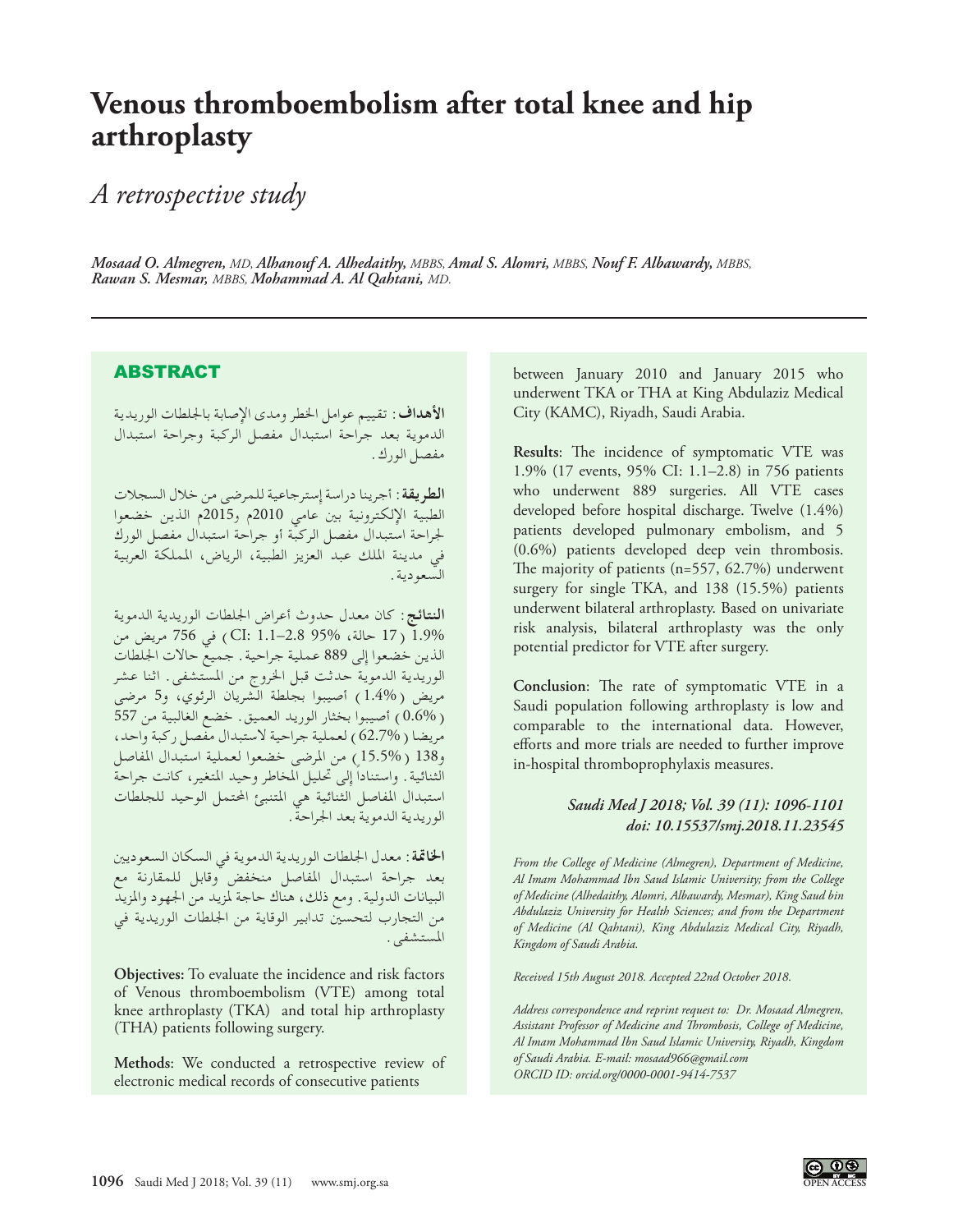Venous thromboembolism (VTE), including deep vein thrombosis (DVT) and pulmonary embolism (PE), are major complications following total knee arthroplasty (TKA) and total hip arthroplasty (THA).<sup>1</sup> In the absence of thromboprophylaxis use, the incidence of DVT following a major orthopedic surgery has been noted to be as high as 40-60% after THA and 40-85% after TKA.2 These rates could be reduced to 1-10% with routine use of pharmacological thromboprophylaxis.<sup>1,2</sup> Additionally, the incidence of PE without prophylaxis varies from 0.9-28% after THA and from 1.5-28% after TKA with a mortality rate of approximately 15%.<sup>1,3,4</sup> Moreover, in a comparison cohort THA was associated with an increased risk of VTE up to one year after surgery compared with the risks of the general population.<sup>5</sup> Furthermore, VTE was found to be the most common cause of emergency readmission following lower limb arthroplasty.6 However, the incidence of symptomatic VTE after THA and TKA was found to be reduced by extended thromboprophylaxis compared with no outpatient thromboprophylaxis.7,8

Reducing the rate of VTE via the use of mechanical and pharmacological prophylaxis will certainly reduce the overall mortality rate from fatal PE.9 In a cohort of 936 cases of consecutive primary TKA, fatal PE was rare with the routine use of graded elastic stockings and early mobilization.<sup>10</sup> The use of pharmacological thromboprophylaxis up to 35 days after THA and for at least 10 days after TKA is recommended by the American College of Chest Physicians (ACCP) guidelines.1 Hypercoagulable state usually starts on the operating table and persists for up to 12 weeks after surgery.<sup>11</sup> A meta-analysis of data from randomized trials found that extended-duration prophylaxis after THA or TKA significantly reduced the frequency of post-discharge symptomatic VTE compared with placebo or untreated controls.8

Although VTE after lower limb arthroplasty is a recognized complication following the surgery, different study populations may exhibit variability in their outcomes. Data on the incidence of VTE after major orthopedic surgery in Asian populations are conflicting. While some studies have demonstrated comparable events in Asian and Western population populations,<sup>12,13</sup> recent data revealed a lower incidence of VTE events in Asians compared with Western populations.<sup>14,15</sup>

**Disclosure**. Authors have no conflict of interests, and the work was not supported or funded by any drug company.

Data about VTE after TKA or THA in Saudi populations are lacking. We therefore aimed to evaluate the incidence and risk factors of symptomatic VTE following TKA/THA and to assess the safety and efficacy of thromboprophylaxis in patients at King Abdulaziz Medical City (KAMC), Riyadh, Saudi Arabia.

**Methods.** All consecutive patients older than 18 who underwent primary TKA or THA with or without hip fracture at KAMC between January 2010 and January 2015 were retrospectively selected. Patients operated on for revision hip or knee arthroplasty were excluded. After applying the agreed-upon exclusion criteria, 756 patients who underwent 889 orthopedic procedures involving both THA and TKA were included in the study.

A data collection sheet was created that included demographic data, body mass index (BMI), length of in-hospital stay, type of THA and TKA (unilateral, bilateral), type of anesthesia, and follow up after hospital discharge. Follow-up data were extracted from the day of surgery to the last clinic visit, death, or end of the study. Potential risk factors of VTE including obesity, immobility, a history of VTE, chronic obstructive pulmonary disease (COPD), congestive heart failure, and active cancer were documented. Body mass index was calculated, and patients were classified as obese (BMI  $\geq$ 30) or not obese (BMI <30). The use and duration of thromboprophylaxis as recommended by the ACCP guidelines, whether it was pharmacological, mechanical (intermittent pneumatic compression (IPC), graduated compression stocking (GCS), or both, were identified.

The primary study outcome was the incidence of VTE within 3 months of surgery manifested as PE, lower extremity deep vein thrombosis, or both. Pulmonary embolism was classified as fatal and non-fatal, and deep vein thrombosis was classified as either distal (thrombosis limited to infrapopliteal veins) or proximal (thrombosis involving popliteal veins and above). A VTE diagnosis was confirmed by the patient's clinical symptoms documented in their medical records combined with diagnostic imaging (such as computed tomography pulmonary angiography (CTPA) or ventilation perfusion scan (V/Q) for a PE diagnosis and Doppler Ultrasounds (US) for a DVT diagnosis). Secondary outcomes included VTE risk factors, mortality rate, and the event of major bleeding as defined by the International Society on Thrombosis and Hemostasis (ISTH). The institutional review board at KAMC approved the study.

*Statistical analysis.* All of the clinical data were collected from the patient's medical record and put into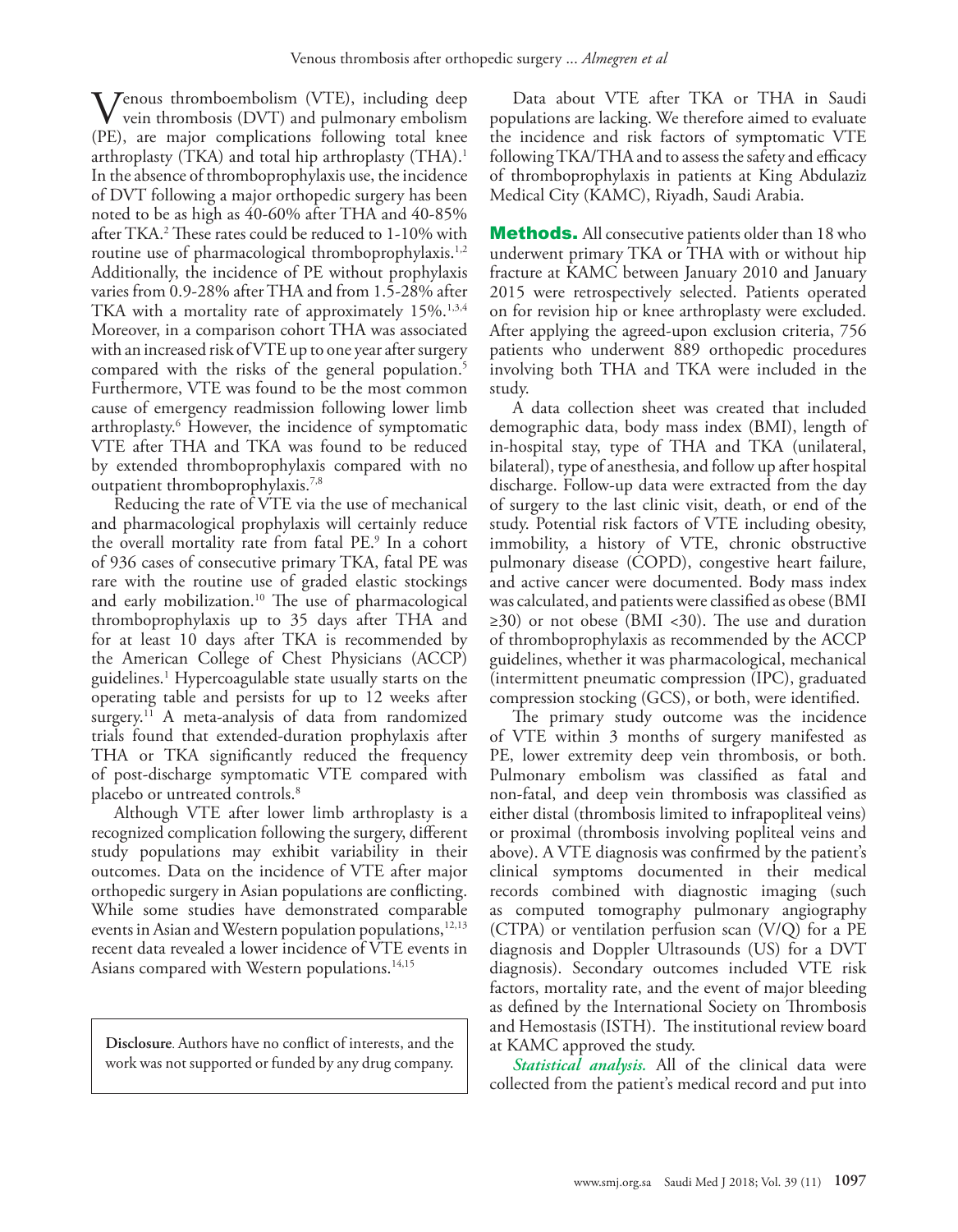a spreadsheet, which was then used for further analysis. We used IBM SPSS Statistics for Windows Version 21 (IBM Corp, Armonk, NY) to carry out all the statistical analysis, including calculating frequencies and central tendency. We used logistic regression to calculate odds ratios (ORs). A value of  $p < 0.05$  was taken as being statistically significant.

Results. Overall, 756 patients underwent 889 surgeries between January 2010 and January 2015 at KAMC. The mean age of the population was  $65.0 \pm$ 11.6 years; 624 of the patients (82.5%) were younger than 75. There were more women 531 (70.2%) than

men 225 (29.8%). Ten (1.3%) patients had a previous history of VTE (**Table 1**). The majority of patients (557; 62.7%) underwent surgery for single TKA. Surgery was performed for THA on 76 patients (8.5%). Bilateral arthroplasty was carried out on 138 patients (15.5%). Bilateral TKA was carried out on 136 patients, and bilateral THA was carried out on 2 patients only. One hundred and eighteen patients (13.3%) underwent THA with fracture. The median time of follow up of this cohort was 14 months (range: 1-88 months).

Surgeries were conducted under regional anesthesia in 60% of cases; this rate was higher for TKA than THA patients (**Table 2**). One hundred and forty-three patients

Table 1 - Demographic data and comorbidities of 756 patients underwent surgeries.

| Characteristics                                                                                                                     | <b>TKA</b><br>$n=565$ | <b>THA</b><br>$n = 73$ | THA+fracture<br>$n = 118$ | Total<br>$n=756$ |
|-------------------------------------------------------------------------------------------------------------------------------------|-----------------------|------------------------|---------------------------|------------------|
| $Age (mean \pm SD)$ (years)                                                                                                         | $64.7 \pm 8.8$        | $52.0 \pm 17.1$        | $70.1 \pm 13.5$           | 65(11.6)         |
| < 75                                                                                                                                | 485(85.8)             | 67(91.8)               | 72(61.0)                  | 624(82.5)        |
| $\geq$ 75                                                                                                                           | 80 (14.2)             | 6(8.2)                 | 46(39.0)                  | 132(17.5)        |
| Gender                                                                                                                              |                       |                        |                           |                  |
| Male                                                                                                                                | 142(25.1)             | 39 (53.4)              | 44 (37.3)                 | 225(29.8)        |
| Female                                                                                                                              | 423 (74.9)            | 34 (46.6)              | 74 (62.7)                 | 531 (70.2)       |
| <b>Comorbidities</b>                                                                                                                |                       |                        |                           |                  |
| Previous VTE                                                                                                                        | 5(0.9)                | 2(2.7)                 | 3(2.5)                    | 10(1.3)          |
| <b>COPD</b>                                                                                                                         | 2(0.4)                | (0)<br>$\Omega$        | 3(2.5)                    | 5(0.7)           |
| Congestive heart failure                                                                                                            | 2(0.4)                | 1(1.4)                 | 1(0.8)                    | 4(0.5)           |
| Atrial fibrillation                                                                                                                 | 13(2.3)               | 3(4.1)                 | 6(5.0)                    | 22(3.9)          |
| Cancer                                                                                                                              | 2(0.5)                | 4(5.5)                 | 4(3.4)                    | 10(1.1)          |
| $THA = \{1, 1, \ldots, n\}$ and $\{1, 2, \ldots, n\}$ and $\{1, 2, \ldots, n\}$ and $\{1, 3, \ldots, n\}$ and $\{1, 2, \ldots, n\}$ |                       |                        |                           |                  |

TKA - total knee arthroplasty, THA - total hip arthroplasty, BMI - body mass index, VTE - vnous thromboembolism, COPD - chronic obstructive pulmonary disease, CHF -

Table 2 - Clinical characteristics of 889 patients.

| Characteristics                                                                                                  | <b>TKA</b><br>$n=693$ | <b>THA</b><br>$n=78$ | THA+fracture<br>$n = 118$ | Total<br>$n = 889$ |  |
|------------------------------------------------------------------------------------------------------------------|-----------------------|----------------------|---------------------------|--------------------|--|
| Length of hospital stay (mean $\pm$ SD)                                                                          | $12.4 \pm 7.5$        | $17.5 \pm 25.0$      | $20.8 \pm 24.8$           | $13.9 \pm 13.7$    |  |
| Anesthesia                                                                                                       |                       |                      |                           |                    |  |
| General                                                                                                          | 243(35.0)             | 58 (74.4)            | 52 (44.0)                 | 353 (39.7)         |  |
| Regional                                                                                                         | 450(65.0)             | 20(25.6)             | 66 (56.0)                 | 536 (60.3)         |  |
| Bilateral joint arthroplasty                                                                                     | 136(19.6)             | 2(2.5)               | $\Omega$                  | 138 (15.5)         |  |
| $BMI \geq 30$                                                                                                    | 503 (73.1)            | 38 (50.7)            | 35(31.3)                  | 576 (65.0)         |  |
| Blood transfusion                                                                                                | 98 (14.1)             | 25(32.1)             | 20(16.9)                  | 143(16.0)          |  |
| Ambulation within 48 hours after surgery                                                                         | 689 (99.4)            | 78 (100)             | 113(97.4)                 | 880 (99.0)         |  |
| Venous thromboembolism                                                                                           | 12(1.7)               | 1(1.3)               | 4(3.4)                    | 17(1.9)            |  |
| Starting thromboprophylaxis after surgery                                                                        |                       |                      |                           |                    |  |
| $\leq$ 24 hours                                                                                                  | 638 (92.1)            | 64(82.1)             | 45(38.1)                  | 747 (84.0)         |  |
| $>24$ hours                                                                                                      | 20(2.9)               | 6(7.7)               | 9(7.6)                    | 35(4.0)            |  |
| Before surgery                                                                                                   | 35(5.1)               | 8 (10.3)             | 64 (54.2)                 | 107(12.0)          |  |
| Mechanical (IPC+GCS)                                                                                             | (0.1)                 | $\Omega$             | $\Omega$                  | 1(0.1)             |  |
| Aspirin use                                                                                                      | 63(9.1)               | 8(10.7)              | 38 (32.2)                 | 109(12.2)          |  |
| Clopidogrel use                                                                                                  | (0.4)<br>3            | $\Omega$             | 7(5.9)                    | 10(1.1)            |  |
| Aspirin + Clopidogrel                                                                                            | 2(0.3)                | $\Omega$             | 5(4.2)                    | (0.8)<br>7         |  |
| TKA - total knee arthroplasty, THA - total hip arthroplasty, BMI - body mass index, IPC - intermittent pneumatic |                       |                      |                           |                    |  |
| compression, GCS - graduated compression stocking                                                                |                       |                      |                           |                    |  |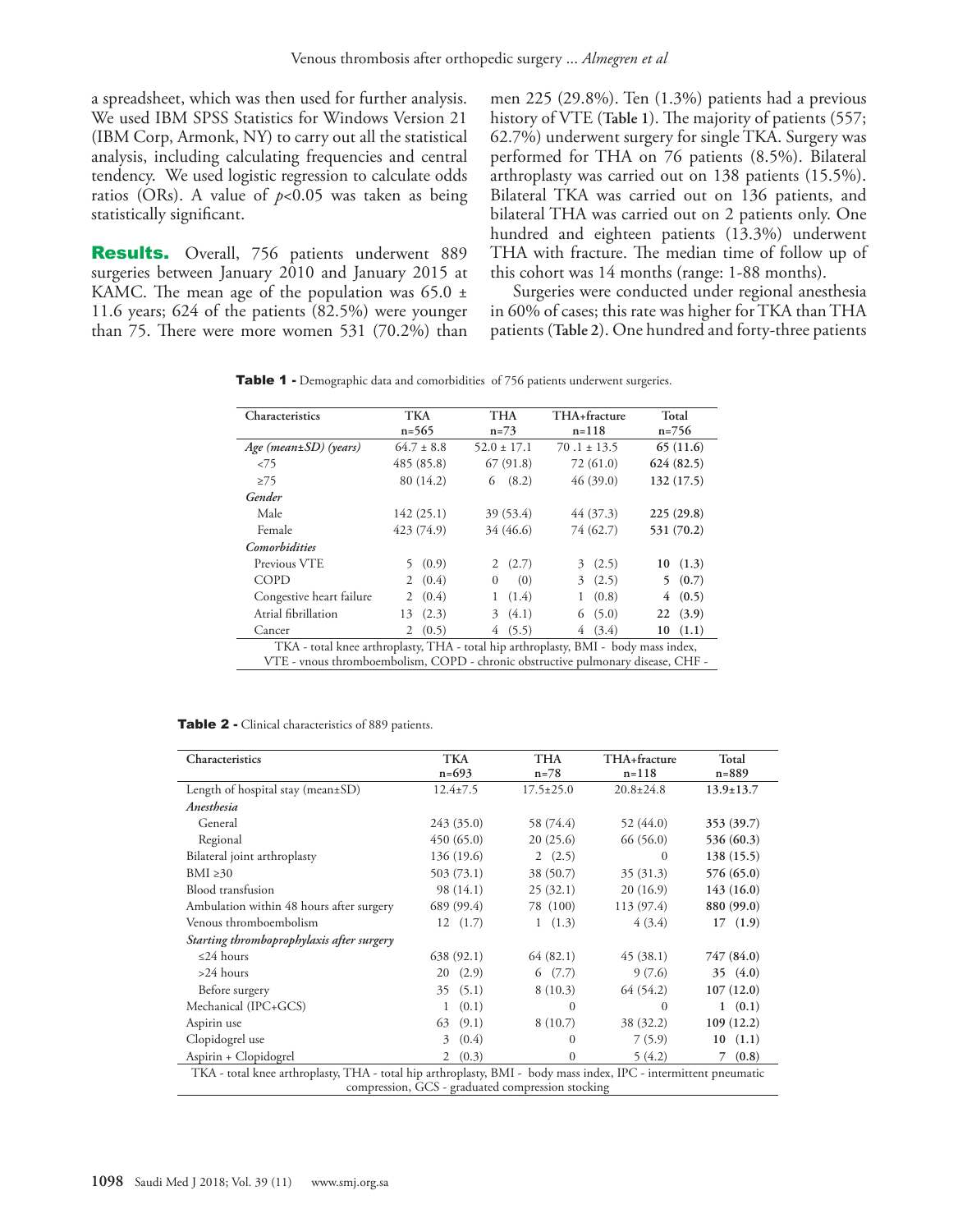(16%) required a blood transfusion. Ninety-nine percent of patients started to ambulate within 48 hours of their surgery. Almost two thirds of the patients were obese with a BMI of ≥30. The mean hospital stay was 13.9 ± 13.7 days.

All the patients received thromboprophylaxis: 747 (84%) started within 24 hours of the surgery, 35 (4%) started more than 24 hours after surgery, and the remaining 107 (12%) were on thromboprophylaxis before the surgery. Pharmacological thromboprophylaxis with enoxaparin was used in 853 (96%) procedures (**Table 3**). The dose was administered as 40 mg once daily in 684 (77%) procedures and 30 mg twice daily in 146 (16.5%) procedures. A direct oral anticoagulant (Dabigatran) was used in only 2 patients. One hundred and nine (12.2%) patients were on aspirin, 10 (1.1%) were on clopidogrel, and 7 (0.8%) were on both clopidogrel and ASA. All patients who were on an antiplatelet (aspirin/clopidogrel) were managed with enoxaparin as thromboprophylaxis. Only one patient was on combined thromboprophylaxis (mechanical and pharmacological) after the surgery. The median duration of administration of thromboprophylaxis was 30 days.

The overall rate of confirmed symptomatic VTE during the study period was 1.9% (17 events, 95% CI: 1.1-2.8). The rate was 1.7% in patients undergoing total knee replacement, 1.3% in patients undergoing total hip replacement, and 3.4% in patients undergoing total hip replacement with fracture. Twelve (1.4%) patients developed PE, and 5 (0.6%) patients developed DVT (4 proximal and 1 distal); 3 were at the same site of the surgery, 1 was bilateral DVT, and 1 was a left side distal DVT in a patient who underwent bilateral TKA. Of the 17 patients who developed VTE, only 1 (6%) patient had a history of congestive heart failure, and 11 (65%) were obese. None of the patients who had a history of previous thrombosis developed VTE. All VTE cases were diagnosed before hospital discharge a median of 5 days after surgery.

**Table 4** - Univariate risk analysis of potential risk factors for VTE  $(n=17)$ .

| Risk factors                                                      | Odds ratio | 95% CI        | P-value |  |
|-------------------------------------------------------------------|------------|---------------|---------|--|
| Age $\geq$ 75 versus <75                                          | 1.47       | $0.47 - 4.58$ | 0.507   |  |
| Female versus male                                                | 2.00       | $0.57 - 7.04$ | 0.278   |  |
| $BMI > 30$ versus $< 30$                                          | 1.15       | 0.39-3.33     | 0.804   |  |
| General anesthesia; yes versus no                                 | 2.20       | $0.83 - 5.84$ | 0.112   |  |
| Regional anesthesia; yes versus no                                | 0.54       | $0.19 - 1.48$ | 0.229   |  |
| THA versus TKA                                                    | 0.74       | $0.09 - 5.75$ | 0.771   |  |
| Bilateral joint arthroplasty; yes                                 | 5.12       | 1.94-13.51    | 0.001   |  |
| versus no                                                         |            |               |         |  |
| Blood transfusion; yes versus no                                  | 2.22       | $0.77 - 6.39$ | 0.141   |  |
| Enoxaparin 40 mg versus 30 mg                                     | 1.07       | $0.12 - 9.21$ | 0.952   |  |
| 95% CI - 95% confidence intervals, TKA - total knee arthroplasty, |            |               |         |  |
| THA - total hip arthroplasty, VTE - venous thromboembolism        |            |               |         |  |

One patient had major bleeding that occurred 10 days after the surgery. Nine (1.2%) patients died during the follow up. Death was related to myocardial infarction, cardiac arrest, and sepsis; no fatalities were related to VTE. Based on univariate analysis, bilateral joint arthroplasty was the only predictor of symptomatic VTE during the study period (**Table 4**).

**Discussion.** In this retrospective cohort, 756 patients with the mean age of  $65.0\pm11.6$  years who underwent 889 major orthopedic procedures involving TKA, THA, and THA with a fracture in a large tertiary care institution. The overall incidence of VTE was 1.9% (17 events, 95% CI: 1.1-2.8). Pulmonary embolism accounted for 70% of all VTE events, and DVT accounted for 30%. None of the PE cases were fatal. The highest rate of VTE occurred in patients who underwent THA with fracture (3.4%), followed by patients who underwent TKA (1.7%) and THA (1.3%). Low molecular weight heparin (LMWH), particularly enoxaparin, was the thromboprophylaxis of choice (96%) in our cohort for a median of 30 days for all types of surgeries. Direct oral anticoagulants (DOACs) and mechanical prophylaxis (IPC, GCS)

| Characteristics                                                                                                 | <b>TKA</b><br>$n=693$ | <b>THA</b><br>$n = 78$ | THA+fracture<br>$n = 118$ | Total<br>$n = 889$ |
|-----------------------------------------------------------------------------------------------------------------|-----------------------|------------------------|---------------------------|--------------------|
| Heparin                                                                                                         | 3(0.4)                | 0(0)                   | 0(0)                      | 3(0.3)             |
| Enoxaparin                                                                                                      | 673(97.1)             | 74 (95.0)              | 106 (89.8)                | 853 (96.0)         |
| Enoxaparin 40 mg                                                                                                | 552 (82.0)            | 52(70.3)               | 80 (75.5)                 | 684 (77.0)         |
| Enoxaparin 30 mg                                                                                                | 110(16.4)             | 18(24.3)               | 18 (17.0)                 | 146(16.5)          |
| Unknown enoxaparin dose                                                                                         | (1.6)<br>11           | 4(5.4)                 | 8(7.5)                    | (2.5)<br>23        |
| Fondaparinux                                                                                                    | (0.3)                 | 0                      | 2(1.7)                    | (0.5)<br>4         |
| Warfarin                                                                                                        | (1.9)<br>13           | 4(5.0)                 | (8.5)<br>10               | (3.0)<br>27        |
| Dabigatran                                                                                                      | (0.3)<br>2            | 0                      | $\Omega$                  | (0.2)              |
| Values are presented by number and percentages (%), TKA - total knee arthroplasty, THA - total hip arthroplasty |                       |                        |                           |                    |

Table 3 - Types of thromboprophylaxis.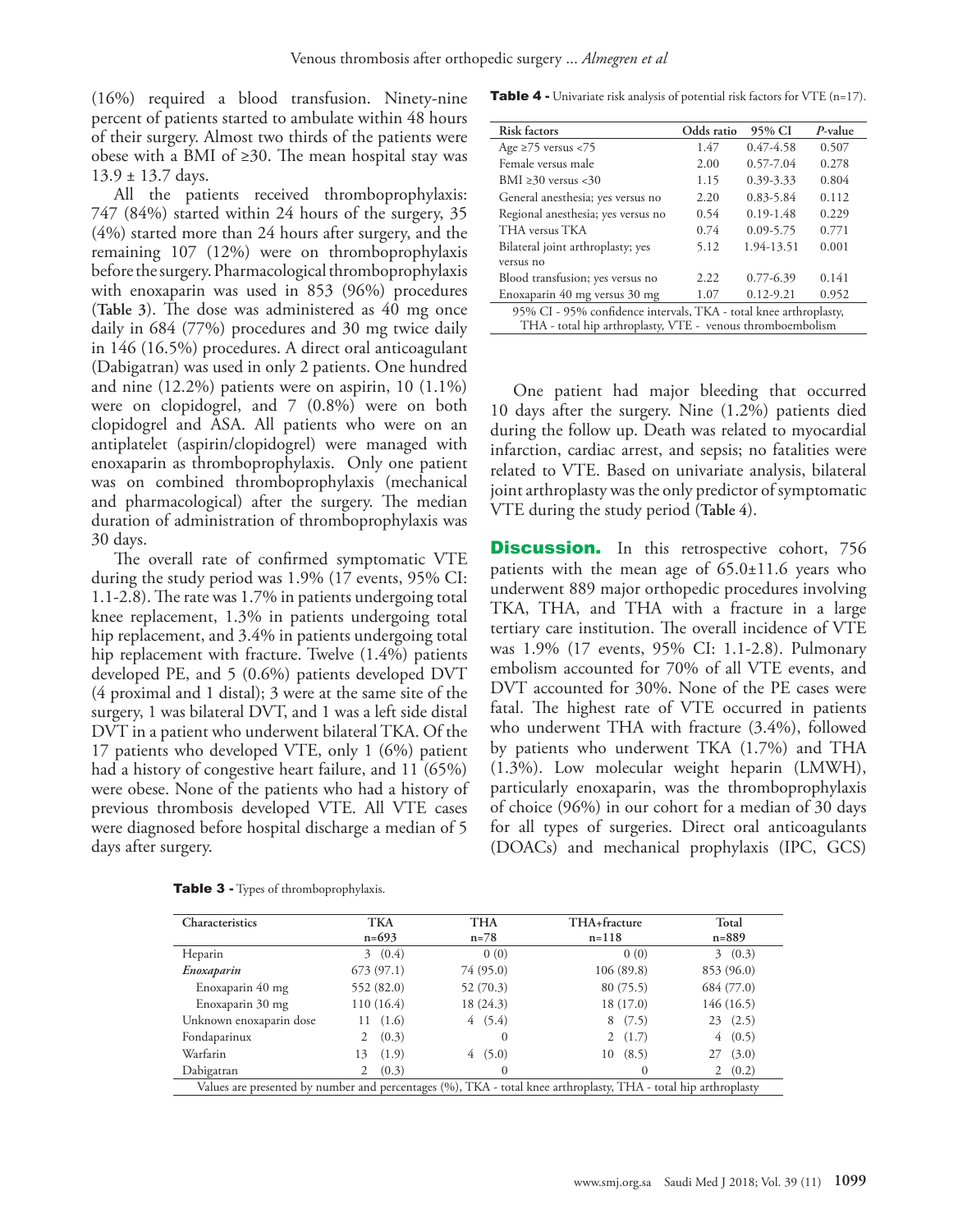were underused in our study. All of the patients who developed PE or DVT were diagnosed before hospital discharge.

Injectable LMWHs (namely, enoxaparin), were prescribed as a 30 mg twice a day in 146 (16.5%) patients or as a 40 mg given once a day in 684 (77%) patients. Most of the patients (84%) received thromboprophylaxis within 24 hours after the surgery; only 4% started >24 hours after surgery. Our results are consistent with those of a previously published FOTO trial, a prospective observational study that included 1080 patients and evaluated the incidence of symptomatic VTE 3 months following TKA/THA.<sup>6</sup> The overall incidence of VTE was 1.8%; the rate was higher in patients who underwent TKA (2.8%). An extended duration of thromboprophylaxis (>14 days) and the use of injectable anticoagulants were common measures in both studies. In contrast to our study, PE accounted for 0.2% of VTE events and DVT accounted for 1.7% of VTE events.<sup>6</sup> Parvizi et al<sup>16</sup> found an increase in PE diagnosis following arthroplasty from 0.21% during the era of ventilation-perfusion (V/Q) scan to 1.7% during the time of multidetector computed tomography (CT). All of the PE patients in our study were diagnosed using CTPA. The sensitivity of CTPA compared with VQ scans in detecting clinically nonsignificant PE such as subsegmental PE may explain the high rate of PE in our study.

Previous studies have reported a range of incidences of VTE events in orthopedic patients. In a retrospective study of 346 patients who were managed with LMWH as thromboprophylaxis for 14 days, the incidence of symptomatic DVT and PE was as high as 13%.<sup>17</sup> In another retrospective study, the in-hospital incidence of PE was 4.6%.18 Wells et al showed a high incidence of VTE following arthroplasty in a retrospective study of  $3195$  patients.<sup>19</sup> The rate was significantly higher (3.9%) in the group of patients managed with thromboprophylaxis for fewer than 14 days compared with patients who received thromboprophylaxis for more than 14 days (1.4%) (*p*<0.0001).

The current ACCP guidelines recommend thromboprophylaxis after TKA or THA for at least 10-14 days and suggest extended thromboprophylaxis lasting up to 35 days over short-duration thromboprophylaxis.20 This recommendation is supported by the findings of several clinical trials and meta-analyses.<sup>7,8</sup> Eikelboom et al<sup>8</sup> identified 9 randomized controlled trials (RCTs) comparing extended-duration thromboprophylaxis (30 days) to a placebo or untreated patients and found a significant reduction in symptomatic VTE (1.3% versus

3.3%, OR 0.38; 95% CI 0.24-0.61) without an increase in major bleeding. An RCT comparing enoxaparin with a placebo after 10 days of thromboprophylaxis in patients who underwent TKA or THA found a significant reduction in symptomatic VTE events after THA but not TKA.7

Several risk factors are known to be associated with VTE following major orthopedic surgery. These factors include a previous history of PE, cardiovascular disease, $21$  or high BMI.<sup>22</sup> In a prospective study of 569 patients who underwent primary THA or TKA, increased age, undergoing a knee arthroplasty, recent surgery, general anesthesia, a shorter operation time, non-receipt of blood transfusion and differences in surgical practice were significant risk factors for DVT following arthroplasty.<sup>23</sup> In our study, the univariate risk analysis revealed that bilateral joint arthroplasty was the only potential predictor for VTE after surgery; age, gender, BMI, type of anesthesia, site of the surgery, and the dose of enoxaparin were not predictors of VTE after surgery. These findings may be explained by the relatively small number of VTE events in our study.

The retrospective nature and involvement of a single center were limitations to this study. Furthermore, the sample size and the total number of VTE events were both relatively small and prevented us from performing subgroup analysis to identify, in particular, VTE risk factors after arthroplasty.

In conclusion, in this retrospective study of a Saudi population undergoing arthroplasty, the use of throboprophylaxis was consistent with international guidelines for the dose and duration after surgery. However, direct oral anticoagulants and mechanical measures are underused at our institution. The incidence of symptomatic VTE with appropriate thromboprophylaxis was similar to that noted in Western data. Given that all VTE cases developed in-hospital, it is necessary to focus on improving thromboprophylaxis during hospitalization.

Acknowledgment. *We would like to thank American Manuscript Editors https://www.americanmanuscripteditors.com for English language editing.*

## References

- 1. [Geerts WH, Bergqvist D, Pineo GF, Heit JA, Samama CM,](https://www.ncbi.nlm.nih.gov/pubmed/18574271)  [Lassen MR, et al. Prevention of venous thromboembolism:](https://www.ncbi.nlm.nih.gov/pubmed/18574271)  [American College of Chest Physicians evidence-based clinical](https://www.ncbi.nlm.nih.gov/pubmed/18574271)  practice guidelines. *Chest* [2008; 133: 381S-453S.](https://www.ncbi.nlm.nih.gov/pubmed/18574271)
- 2. [Baser O. Prevalence and economic burden of venous](https://www.ncbi.nlm.nih.gov/pubmed/21517654)  [thromboembolism after total hip arthroplasty or total knee](https://www.ncbi.nlm.nih.gov/pubmed/21517654)  arthroplasty. *[American Journal of Managed Care](https://www.ncbi.nlm.nih.gov/pubmed/21517654)* 2011; 17: S6.